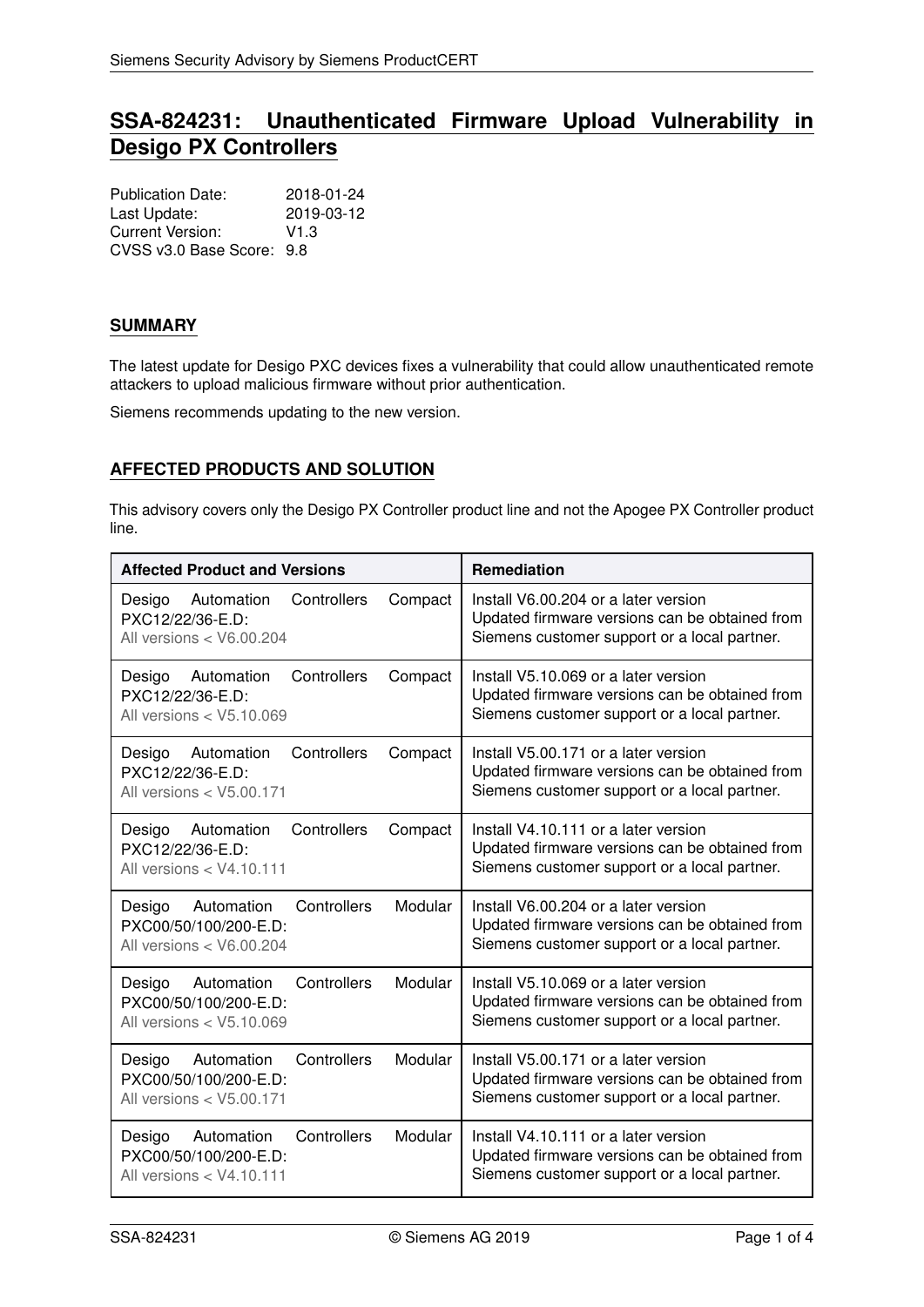| Desigo Automation Controllers PXC00/64/128-U                | Install V6.00.204 or a later version                                                                                                   |
|-------------------------------------------------------------|----------------------------------------------------------------------------------------------------------------------------------------|
| with Web module:                                            | Updated firmware versions can be obtained from                                                                                         |
| All versions < V6.00.204                                    | Siemens customer support or a local partner.                                                                                           |
| Desigo Automation Controllers PXC00/64/128-U                | Install V5.10.069 or a later version                                                                                                   |
| with Web module:                                            | Updated firmware versions can be obtained from                                                                                         |
| All versions < V5.10.069                                    | Siemens customer support or a local partner.                                                                                           |
| Desigo Automation Controllers PXC00/64/128-U                | Install V5.00.171 or a later version                                                                                                   |
| with Web module:                                            | Updated firmware versions can be obtained from                                                                                         |
| All versions < V5.00.171                                    | Siemens customer support or a local partner.                                                                                           |
| Desigo Automation Controllers PXC00/64/128-U                | Install V4.10.111 or a later version                                                                                                   |
| with Web module:                                            | Updated firmware versions can be obtained from                                                                                         |
| All versions < V4.10.111                                    | Siemens customer support or a local partner.                                                                                           |
| Desigo Automation Controllers for Integration               | Install V6.00.204 or a later version                                                                                                   |
| PXC001-E.D:                                                 | Updated firmware versions can be obtained from                                                                                         |
| All versions < V6.00.204                                    | Siemens customer support or a local partner.                                                                                           |
| Desigo Automation Controllers for Integration               | Install V5.10.069 or a later version                                                                                                   |
| PXC001-E.D:                                                 | Updated firmware versions can be obtained from                                                                                         |
| All versions $<$ V5.10.069                                  | Siemens customer support or a local partner.                                                                                           |
| Desigo Automation Controllers for Integration               | Install V5.00.171 or a later version                                                                                                   |
| PXC001-E.D:                                                 | Updated firmware versions can be obtained from                                                                                         |
| All versions $<$ V5.00.171                                  | Siemens customer support or a local partner.                                                                                           |
| Desigo Automation Controllers for Integration               | Install V4.10.111 or a later version                                                                                                   |
| PXC001-E.D:                                                 | Updated firmware versions can be obtained from                                                                                         |
| All versions < V4.10.111                                    | Siemens customer support or a local partner.                                                                                           |
| Desigo Operator Unit PXM20-E:<br>All versions $<$ V6.00.204 | Install V6.00.204 or a later version<br>Updated firmware versions can be obtained from<br>Siemens customer support or a local partner. |
| Desigo Operator Unit PXM20-E:<br>All versions $<$ V5.10.069 | Install V5.10.069 or a later version<br>Updated firmware versions can be obtained from<br>Siemens customer support or a local partner. |
| Desigo Operator Unit PXM20-E:<br>All versions < V5.00.171   | Install V5.00.171 or a later version<br>Updated firmware versions can be obtained from<br>Siemens customer support or a local partner. |
| Desigo Operator Unit PXM20-E:<br>All versions < V4.10.111   | Install V4.10.111 or a later version<br>Updated firmware versions can be obtained from<br>Siemens customer support or a local partner. |

# **WORKAROUNDS AND MITIGATIONS**

Siemens has not identified any specific mitigations or workarounds.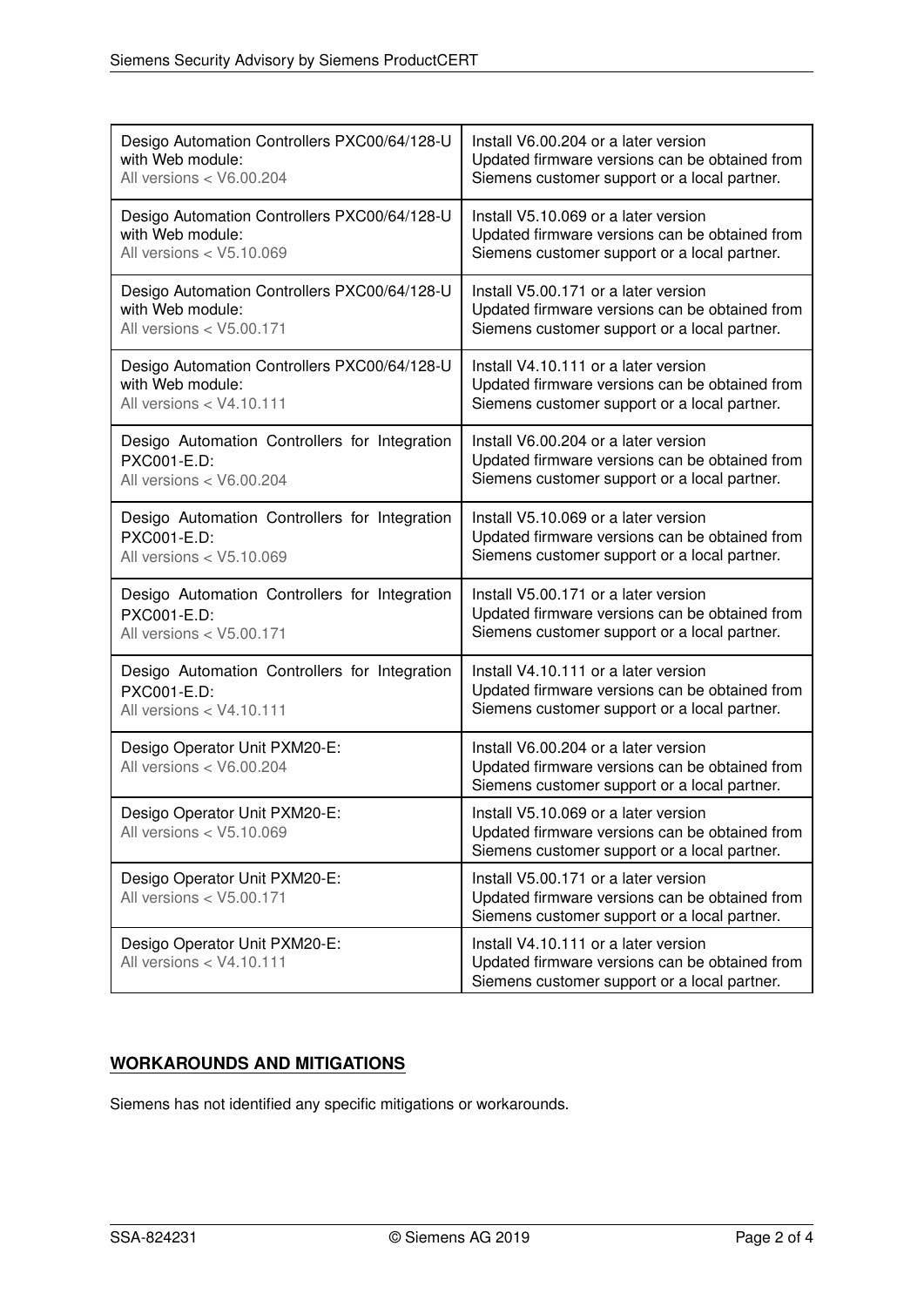#### **GENERAL SECURITY RECOMMENDATIONS**

As a general security measure Siemens strongly recommends to protect network access to affected products with appropriate mechanisms. It is advised to follow recommended security practices in order to run the devices in a protected IT environment.

#### **PRODUCT DESCRIPTION**

The Desigo PX automation stations and operator units control and monitor building automation systems. They allow for alarm signaling, time-based programs and trend logging.

#### **VULNERABILITY CLASSIFICATION**

The vulnerability classification has been performed by using the CVSS scoring system in version 3.0 (CVSS v3.0) [\(https://www.first.org/cvss/\)](https://www.first.org/cvss/). The CVSS environmental score is specific to the customer's environment and will impact the overall CVSS score. The environmental score should therefore be individually defined by the customer to accomplish final scoring.

#### Vulnerability (CVE-2018-4834)

A remote attacker with network access to the device could potentially upload a new firmware image to the devices without prior authentication.

CVSS v3.0 Base Score 9.8<br>CVSS Vector CVS CVSS:3.0/AV:N/AC:L/PR:N/UI:N/S:LI/C:H/I:H/A:H/F:P/RL:O/RC:C

### **ACKNOWLEDGMENTS**

Siemens thanks the following parties for their efforts:

- Can Demirel and Melih Berk Eksioğlu from Biznet Bilisim for coordinated disclosure
- Industrial Control System Cyber Emergency Response Team (ICS-CERT) for coordination efforts

#### **ADDITIONAL INFORMATION**

For further inquiries on vulnerabilities in Siemens products and solutions, please contact the Siemens ProductCERT:

<https://www.siemens.com/cert/advisories>

#### **HISTORY DATA**

| $V1.0 (2018-01-24)$ : | <b>Publication Date</b>                               |
|-----------------------|-------------------------------------------------------|
| $V1.1 (2018-02-05)$ : | Removed broken links                                  |
| $V1.2(2018-03-20)$ :  | Clarified that Apogee PX product line is out of scope |
| $V1.3(2019-03-12)$ :  | Older firmware versions added                         |